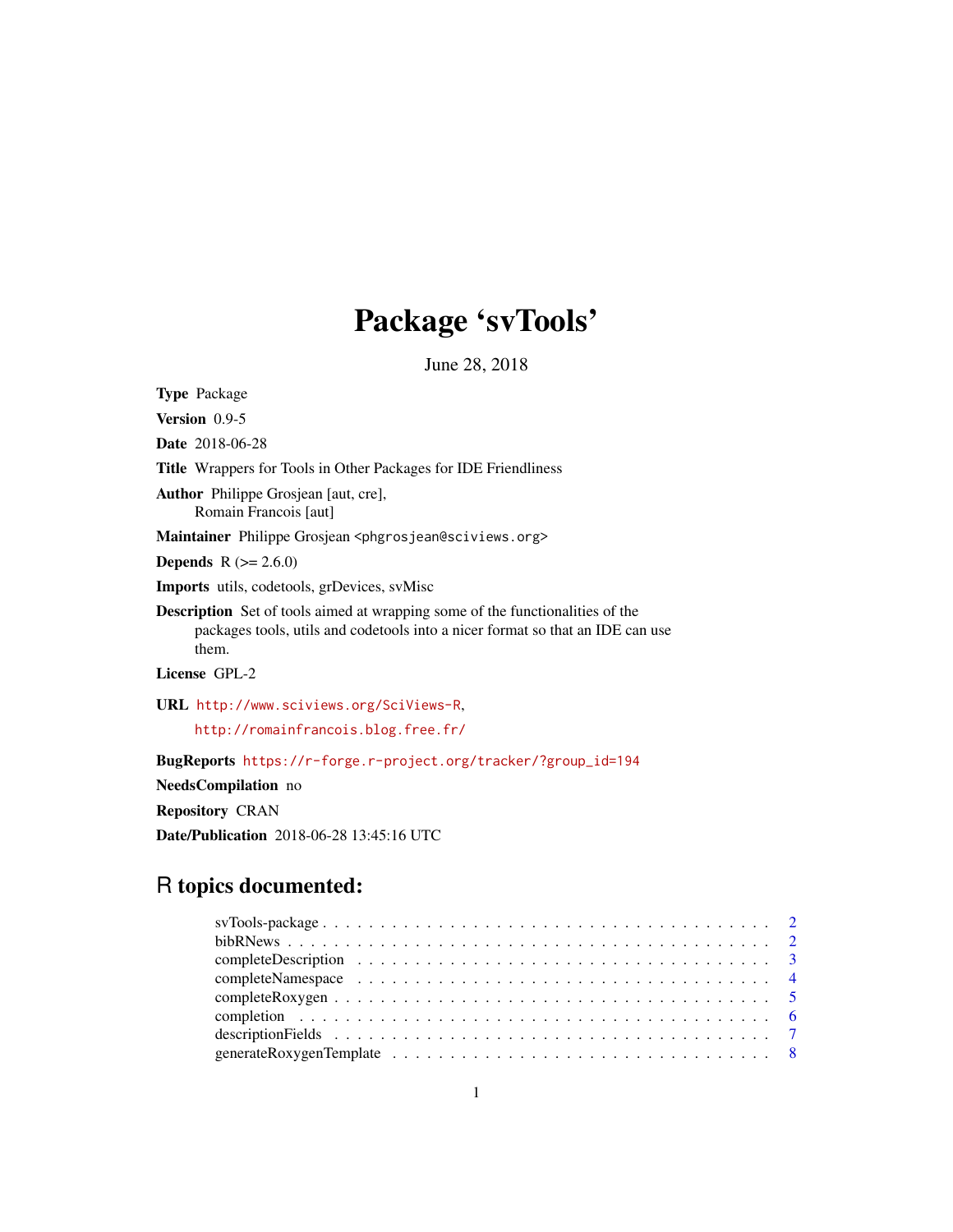#### <span id="page-1-0"></span>2 bibRNews

| Index |  |
|-------|--|
|       |  |
|       |  |
|       |  |
|       |  |
|       |  |
|       |  |

svTools-package *Wrappers for Tools in Other Packages for IDE Friendliness*

#### Description

Set of tools aimed at wrapping some of the functionalities of the packages tools, utils and codetools into a nicer format so that an IDE can use them.

#### Details

| Package: svTools |                                              |
|------------------|----------------------------------------------|
| Type: Package    |                                              |
| Version: $0.9-5$ |                                              |
|                  | Date: 2018-06-28                             |
|                  | License: GPL 2 or above, at your convenience |

#### Author(s)

Romain Francois

Maintainer: Ph. Grosjean <phgrosjean@sciviews.org>

<span id="page-1-1"></span>bibRNews *A list of papers that where published in R News*

#### Description

List all publications in R News (note: it is now replaced by the R Journal).

#### Usage

data(bibRNews)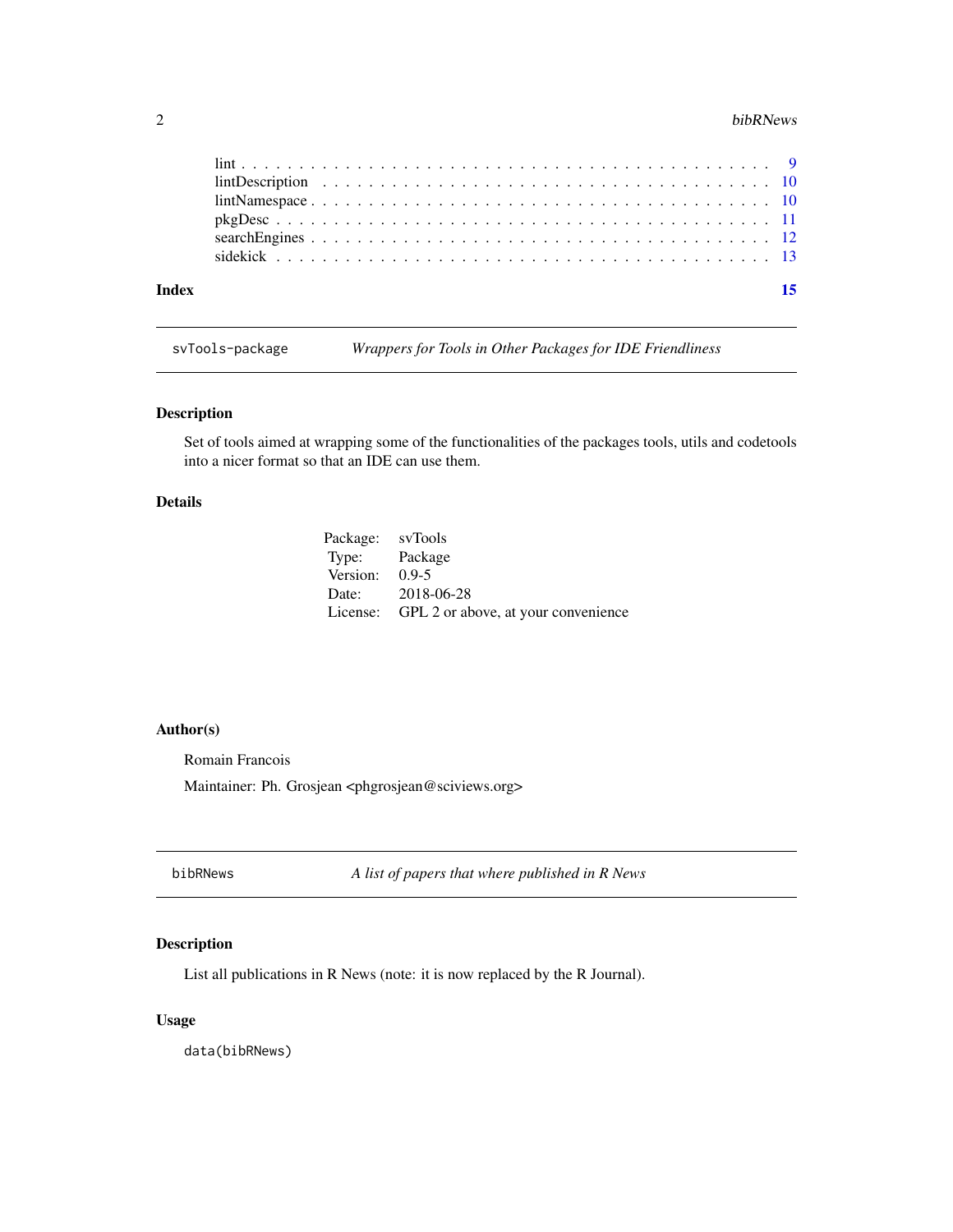#### <span id="page-2-0"></span>completeDescription 3

#### Format

A data frame with 205 entries on the following 10 variables

author the author(s) of the paper. title the title of the paper. journal this is always R News in this case. year the year of publication. volume the journal volume. number the journal number in this volume. pages pages for this paper. month the month of publication of this volume. url a link to the downloadable PDF version. issue volume/number - year, month.

#### References

Writing R extensions

#### See Also

[searchBiblio](#page-11-1)

#### Examples

(data(bibRNews))

<span id="page-2-1"></span>completeDescription *completion for DESCRIPTION files*

#### Description

Proposes completions for a DESCRIPTION file.

#### Usage

```
completeDescription(file, row, column, text = readLines(file),
   author = getOption("svTools.description.author"))
```
#### Arguments

| file   | a DESCRIPTION file to complete.                                                                          |
|--------|----------------------------------------------------------------------------------------------------------|
| row    | line in the file where the cursor is located.                                                            |
| column | column in the file where the cursor is located.                                                          |
| text   | text to complete.                                                                                        |
| author | how to complete Author fields. The default value looks for the "syTools. description. author"<br>option. |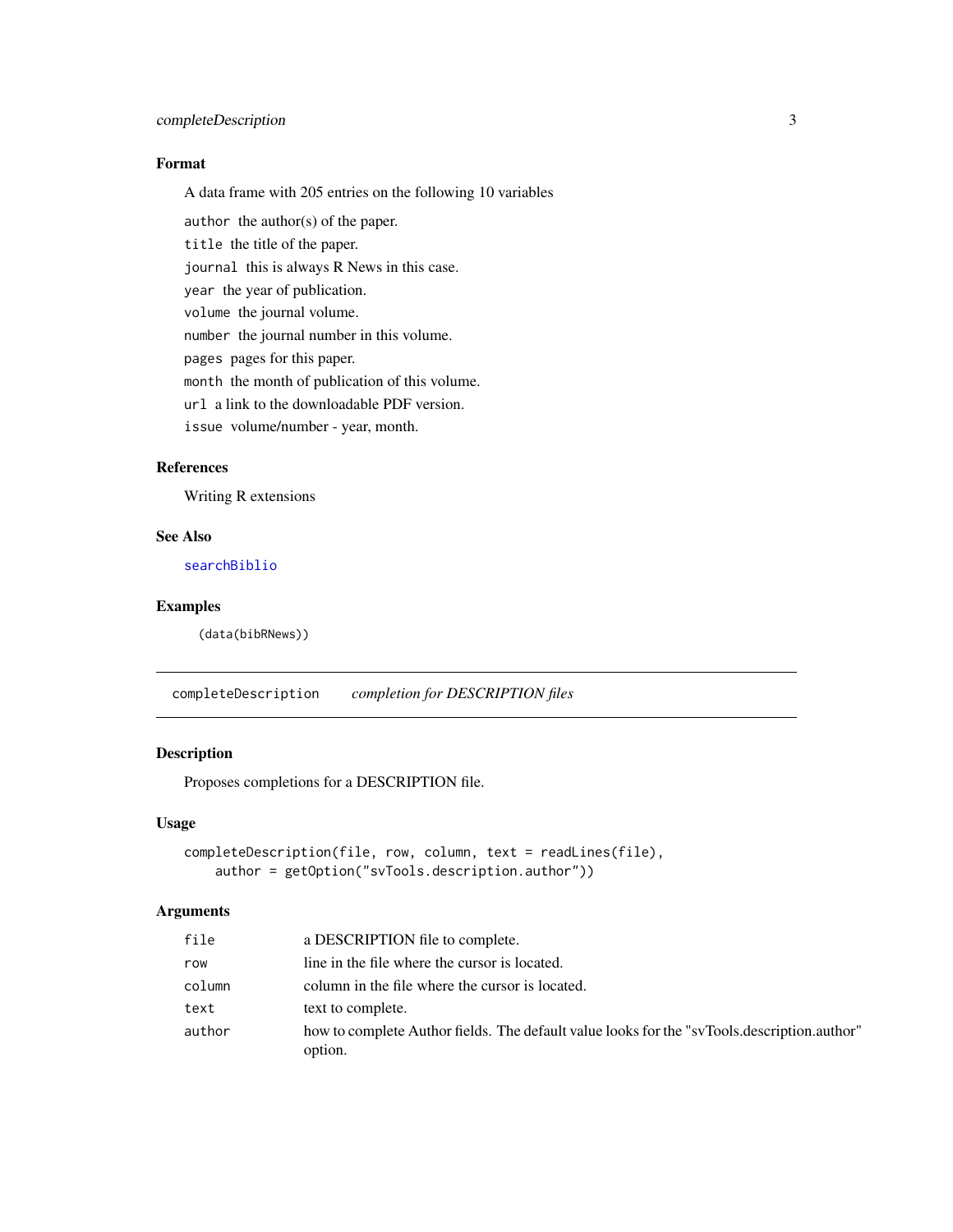#### <span id="page-3-0"></span>Value

A list with the following items:

| ok    | logical indicating if there actually are completions.                                   |
|-------|-----------------------------------------------------------------------------------------|
| data  | character matrix. The first column gives the completion, the second a descrip-<br>tion. |
| token | token that is being completed.                                                          |
| type  | type of results, can be \"package\", \"fields", \"other\".                              |

#### Author(s)

Romain Francois <francoisromain@free.fr>

#### References

Writing R extensions defines what should be in a DESCRIPTION file

#### See Also

[lintDescription](#page-9-1)

<span id="page-3-1"></span>completeNamespace *Namespace completion*

#### Description

Provides a completion list in the context of a NAMESPACE file.

#### Usage

```
completeNamespace(line)
```
#### Arguments

line the line currently edited in the NAMESPACE file.

#### Value

A list with the possible completion items

#### Author(s)

Romain Francois <francoisromain@free.fr>

#### See Also

[lintNamespace](#page-9-2)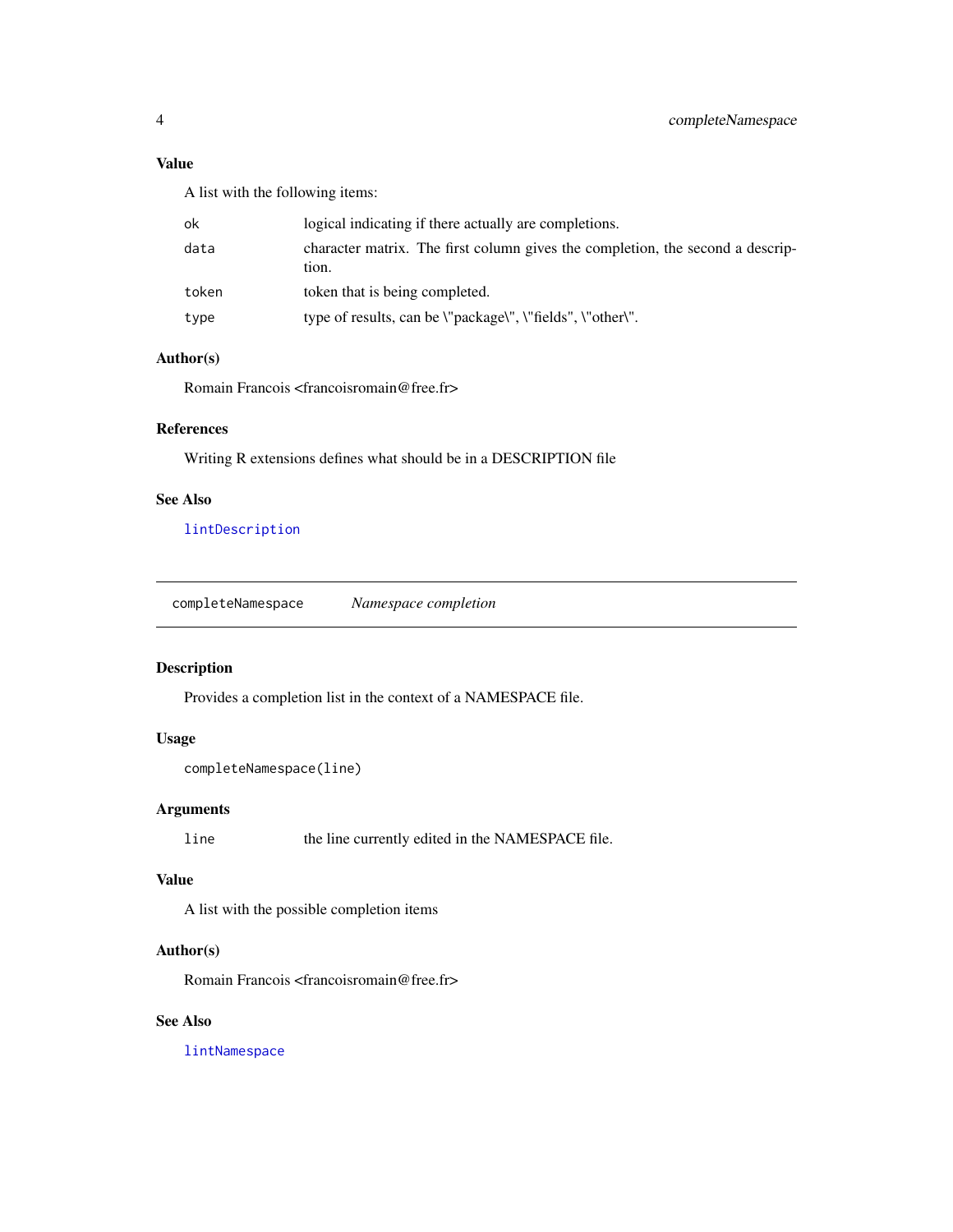#### <span id="page-4-0"></span>completeRoxygen 5

#### Examples

```
completeNamespace("import(")
completeNamespace("importFrom(")
completeNamespace("export(") # Not yet!
```
<span id="page-4-1"></span>completeRoxygen *completion for R oxygen entries*

#### Description

Proposes completions for R oxygen inline documentation of R functions.

#### Usage

```
completeRoxygen(line = "#'")
completeRoxygenParam(file, row, line = "#' @param ")
```
#### Arguments

| file | a file to complete.                       |
|------|-------------------------------------------|
| row  | location of the cursor (row) in the file. |
| line | line of code currently edited.            |

#### Value

A list with the following items:

| token       | token that is being completed.                                             |
|-------------|----------------------------------------------------------------------------|
| completions | list of current completions.                                               |
| tooltip     | further explanation about completion items (for complete Roxygen () only). |

#### Author(s)

Romain Francois <francoisromain@free.fr>

#### References

Roxygen. <http://roxygen.org/>

#### See Also

[generateRoxygenTemplate](#page-7-1)

#### Examples

```
completeRoxygen("#'")
completeRoxygen("#' @ex")
```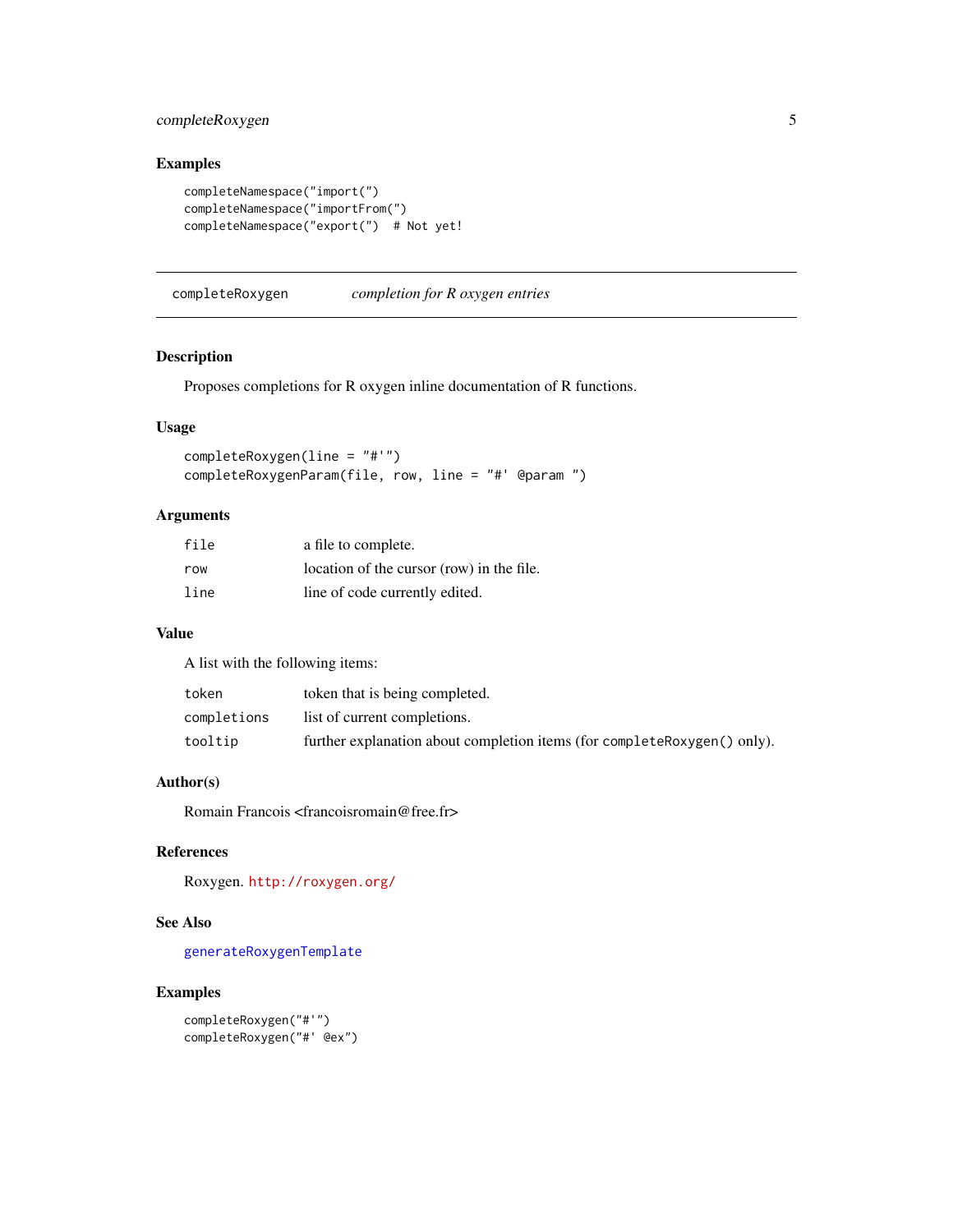<span id="page-5-1"></span><span id="page-5-0"></span>

#### Description

Provide a list of completion candidates for code or arguments like col, lty or pch.

#### Usage

```
completeCode(...)
completeCol(line)
completeLty(line)
completePch(line)
```
#### Arguments

| .    | arguments passed to completion.    |
|------|------------------------------------|
| line | the line of code currently edited. |

#### Value

For completeCode(), a list with these items:

| token       | the token being completed.                                |
|-------------|-----------------------------------------------------------|
| completions | a matrix of potential completions.                        |
| fun         | in case of function completion, the name of the function. |
| tooltip     | in case of function completion, the function tooltip.     |
|             | For completeCol(), a list with these items:               |
| token       | the token being completed.                                |
| completions | list of color names.                                      |
| col.rgb     | matrix with RGB values for the corresponding colors.      |
|             | For the other function, the returned list contains:       |
| token       | the token being completed.                                |
| completions | list of completion items.                                 |

#### Author(s)

Romain Francois <francoisromain@free.fr>

#### See Also

[completion](#page-5-1)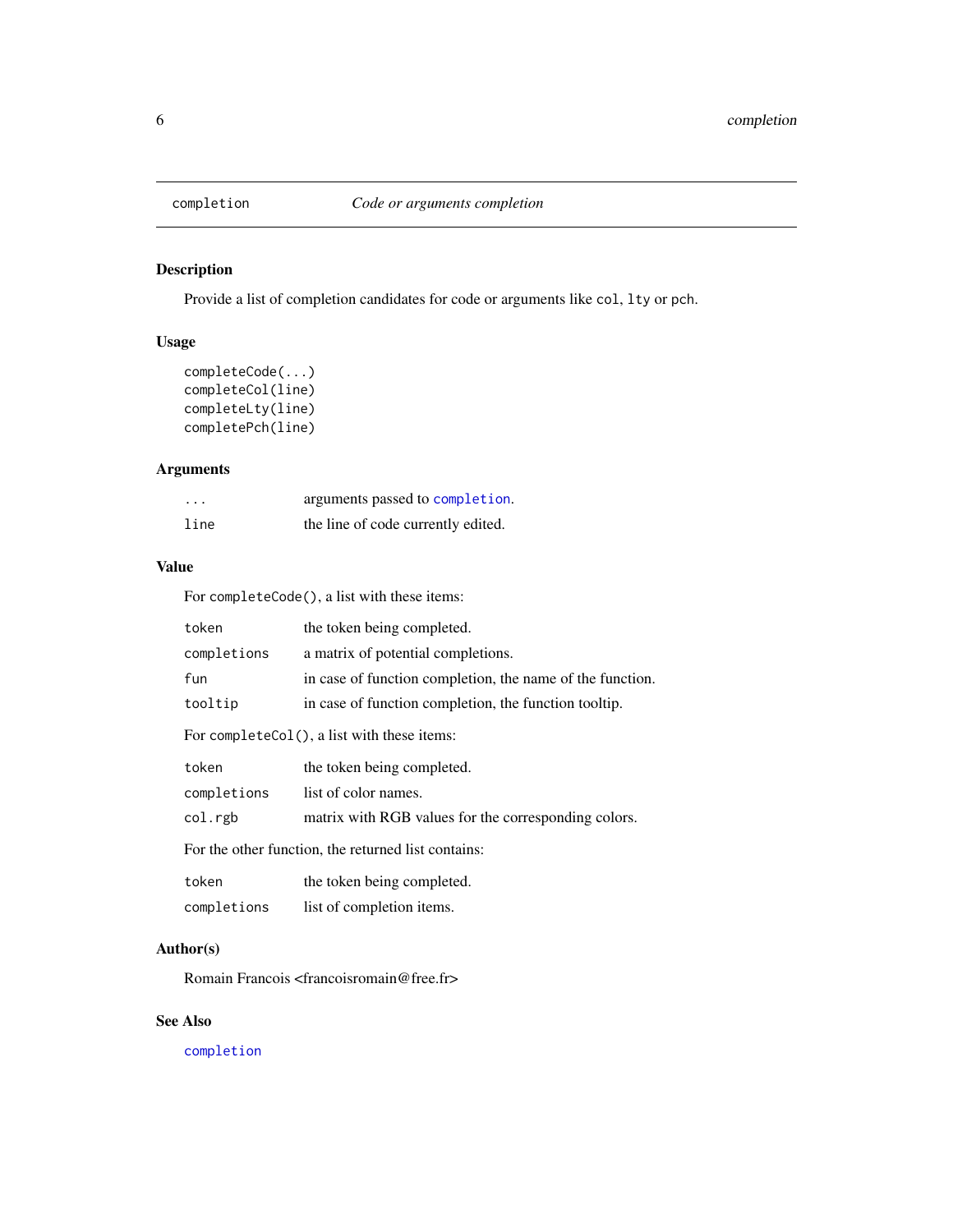#### <span id="page-6-0"></span>descriptionFields 7

#### Examples

```
completeCode("browse")
completeCol("plot(x, y, col = ")
completeLty("plot(x, y, lty = ")
completePch("plot(x, y, pch = ")
```
descriptionFields *List of possible fields in DESCRIPTION files*

#### Description

List of possible fields in DESCRIPTION files and their meaning.

#### Usage

```
data(descriptionFields)
```
#### Format

A data frame with 27 entries on the following 3 variables.

field the name of the field as it should appear on the DESCRIPTION file.

optional a factor with levels Mandatory and Optional.

description a description of each field.

#### References

Writing R extensions

#### See Also

[lintDescription](#page-9-1), [completeDescription](#page-2-1)

#### Examples

(data(descriptionFields))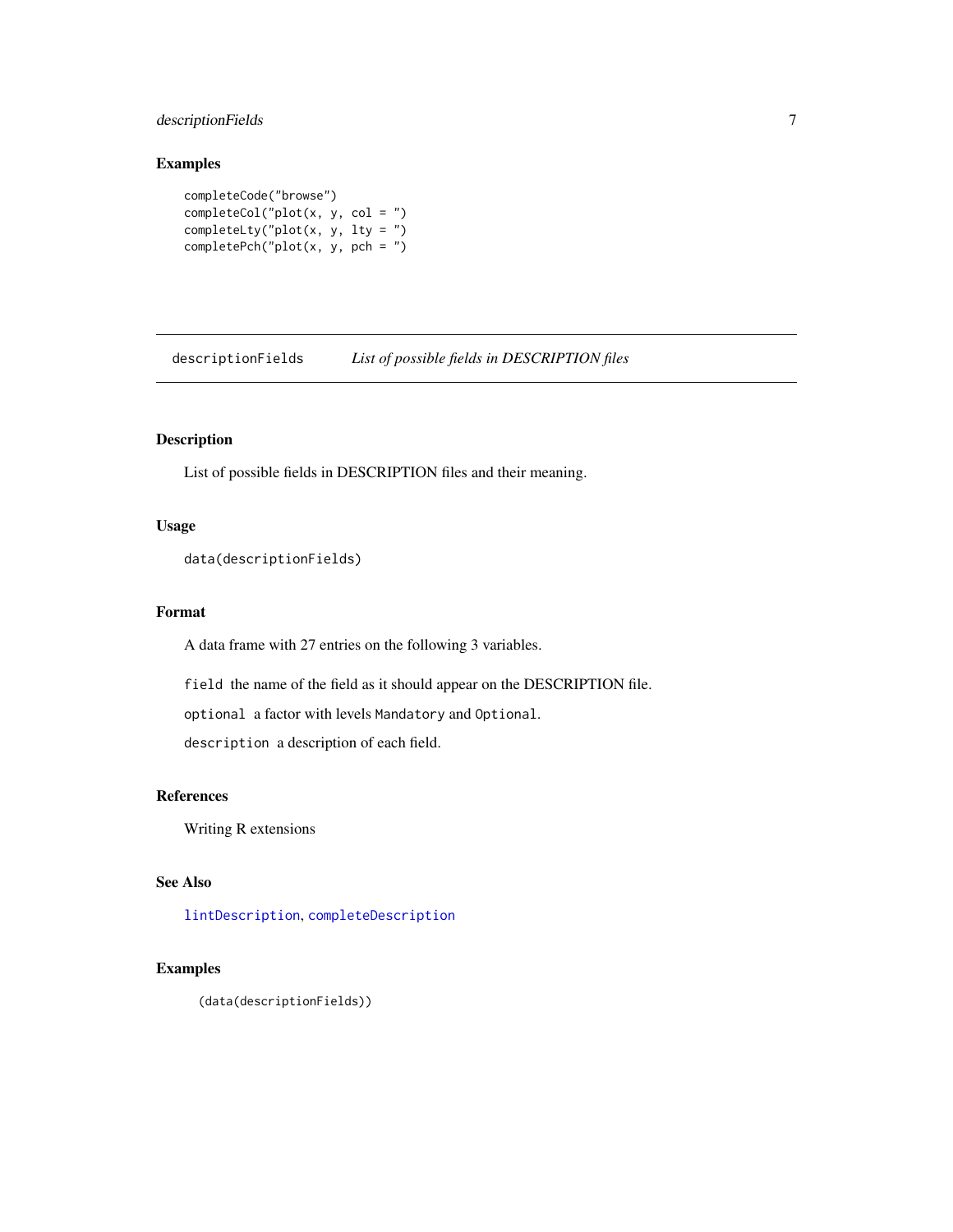<span id="page-7-1"></span><span id="page-7-0"></span>generateRoxygenTemplate

*Roxygen template generator*

### Description

Generate a default Roxygen template for this file.

#### Usage

```
generateRoxygenTemplate(file, row, column, author = getOption("svTools.roxygen.author"),
    type = c("verbatim", "supperabbrev"))
```
#### Arguments

| file   | code file in which to add a roxygen roclet.                                  |
|--------|------------------------------------------------------------------------------|
| row    | line in the file.                                                            |
| column | column in the file.                                                          |
| author | author. The default value uses the option "syTools.roxygen.author".          |
| type   | type of output. "verbatim" is plain text. "superabbrev" is specific to jedit |

#### Value

A character string that contains the roxygen comments to add in the file.

#### Author(s)

Romain Francois <francoisromain@free.fr>

#### References

Roxygen. <http://roxygen.org/>

#### See Also

[completeRoxygen](#page-4-1)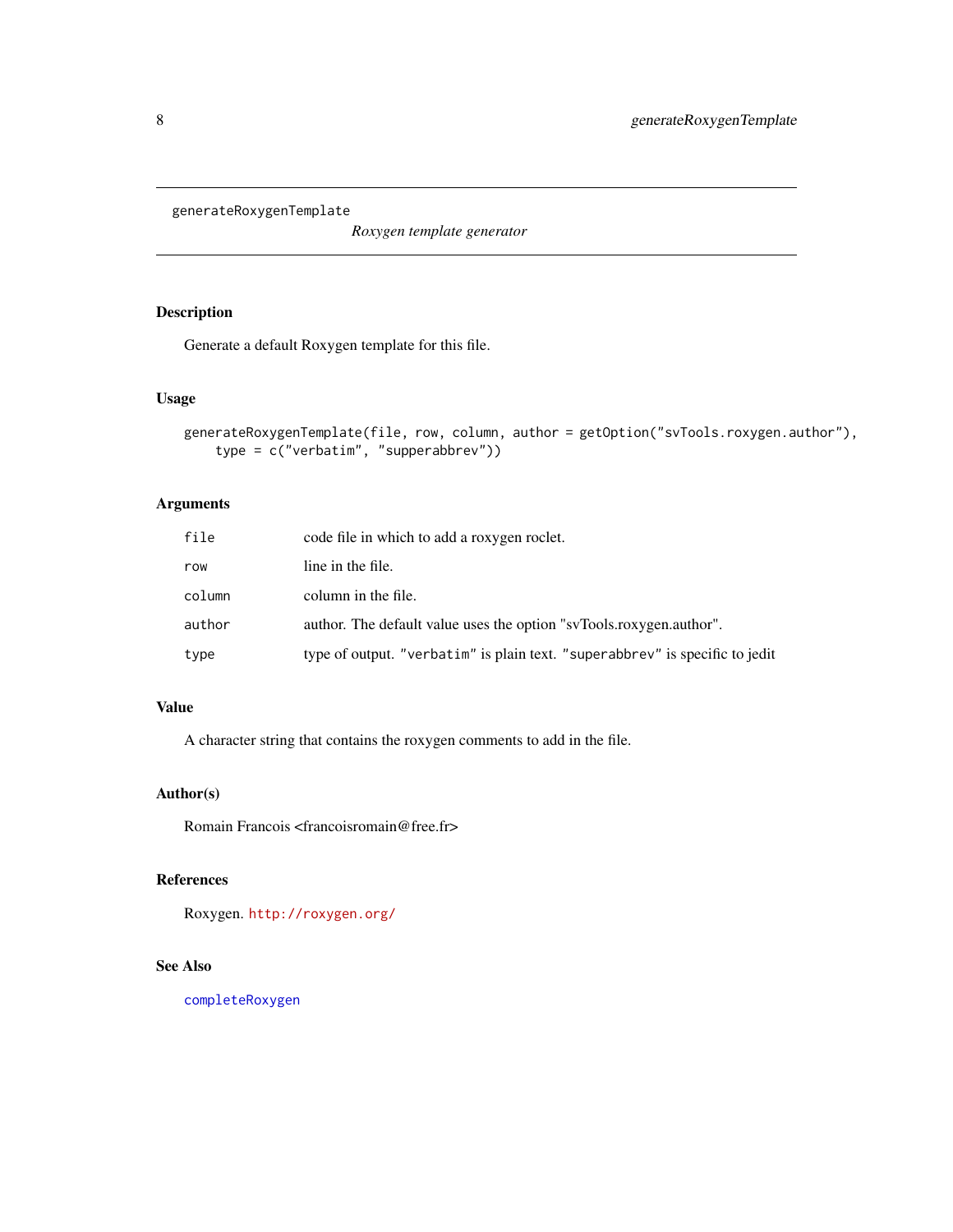#### Description

Simple wrapper to the checkUsage() function of the codetools package that calls checkUsage() on all objects contained in a source file.

#### Usage

```
lint(file, text = NULL, filename = NULL, encoding = getOption("encoding"),
    type = c("data-frame", "flat", "rjson"), sep = "+++")
```
#### Arguments

| file     | file to check.                                                           |
|----------|--------------------------------------------------------------------------|
| text     | the R source code (as text) to lint; used only if file is not provided.  |
| filename | the filename to flag returned errors.                                    |
| encoding | encoding to assume for the file.                                         |
| type     | the type of output to produce.                                           |
| sep      | in case of flat output, what is the indicator to use as field separator? |

#### Value

A data frame, text output or rjson object of the errors/problems in the file or the R code in 'text' is returned.

#### Author(s)

Romain Francois <francoisromain@free.fr> & Philippe Grosjean <phgrosjean@sciviews.org>

#### See Also

[checkUsage](#page-0-0), [lintDescription](#page-9-1), [lintNamespace](#page-9-2)

<span id="page-8-0"></span>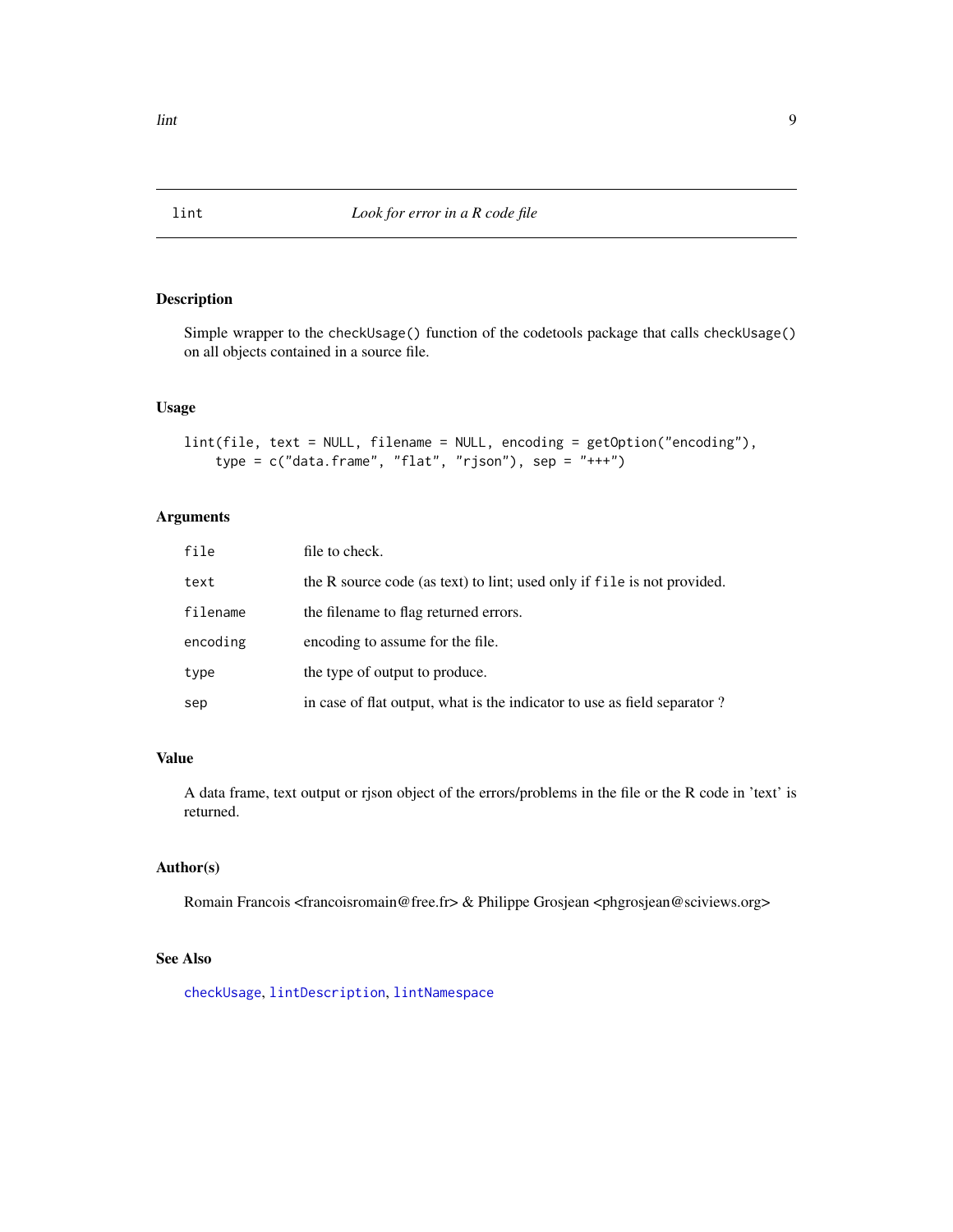<span id="page-9-1"></span><span id="page-9-0"></span>lintDescription *Description linter*

#### Description

Check correctness of the content in a DESCRIPTION file.

### Usage

lintDescription(descfile, txt = readLines(descfile))

#### Arguments

| descfile | a DESCRIPTION file name.                                               |
|----------|------------------------------------------------------------------------|
| txt      | the text containing the description; if provided, describe is ignored. |

#### Value

A data frame that contains errors found in the DESCRIPTION file.

#### Author(s)

Romain Francois <francoisromain@free.fr>

#### See Also

[completeDescription](#page-2-1)

<span id="page-9-2"></span>lintNamespace *Namespace linter*

### Description

Check correctness of the code in a NAMESPACE file.

#### Usage

```
lintNamespace(namespace, checkPackages = TRUE)
```
#### Arguments

| namespace     | a NAMESPACE file name.                                                                                |
|---------------|-------------------------------------------------------------------------------------------------------|
| checkPackages | logical; if TRUE, packages that are set to be imported are checked if they are<br>actually installed. |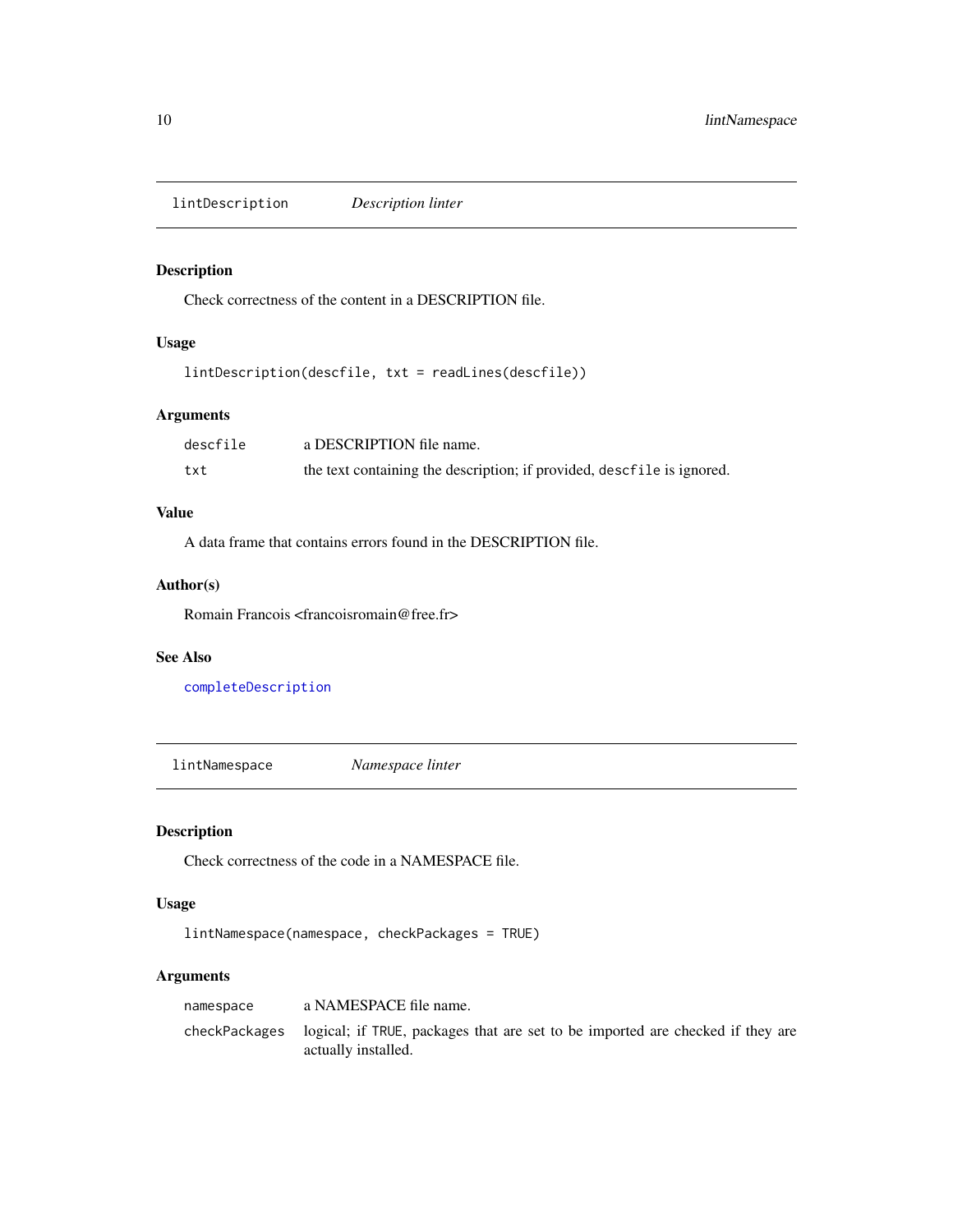#### <span id="page-10-0"></span>pkgDesc 211 and 2012 11 and 2012 12:30 12:30 12:30 12:30 12:30 12:30 12:30 12:30 12:30 12:30 12:30 12:30 12:30

#### Value

A data frame that contains errors found in the NAMESPACE file.

#### Author(s)

Romain Francois <francoisromain@free.fr>

#### See Also

[completeNamespace](#page-3-1)

pkgDesc *Get installed or loaded packages, or their description*

#### Description

This is similar to installed.packages() but with two additional columns indicating if the package is loaded and default. Description of packages can be retrieved from the local library, or from the Web (default repository).

#### Usage

```
pkgLoaded()
pkgInstalled(pattern = NULL, ...)
pkgDesc(pkg, lib.loc = NULL, fields = NULL, encoding = "")
pkgWebDesc(pkg, repos = getOption("repos"))
```
#### Arguments

| pattern  | filter on the name or the title of the packages.                                                           |
|----------|------------------------------------------------------------------------------------------------------------|
| $\cdots$ | arguments for installed.packages.                                                                          |
| pkg      | character. The name of a R package.                                                                        |
| lib.loc  | the local library where the package is localted, or NULL (by default) to search in<br>all known libraries. |
| fields   | which fields do we retrieve. If NULL (by default), all fields in the DESCRIPTION<br>file are returned.     |
| encoding | the encoding to use, or "" for default one.                                                                |
| repos    | the repository where to look for the package description.                                                  |

#### Value

A matrix similar to the result of [installed.packages](#page-0-0) with two additional columns for pkgInstalled(). A character string for pkgLoaded(), pkgDesc() and pgkWebDesc().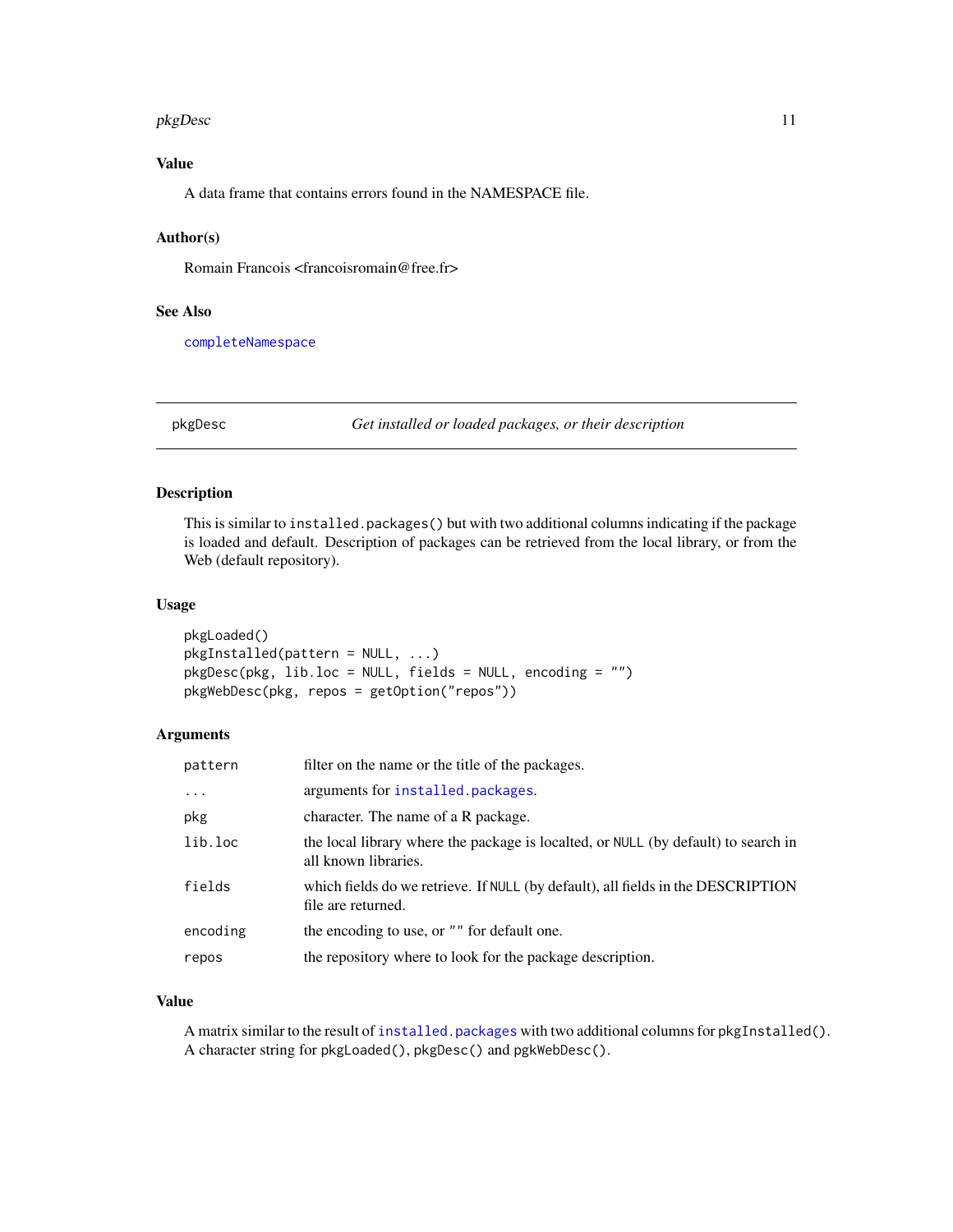#### Author(s)

Romain Francois <francoisromain@free.fr>

#### See Also

[installed.packages](#page-0-0)

#### Examples

```
pkgLoaded()
pkgInstalled()
pkgDesc("utils")
## Not run:
pkgWebDesc("svTools")
```
## End(Not run)

searchEngines *Various search engines for R documents*

#### <span id="page-11-1"></span>Description

Documentation about R is widespread and not always easy to find. These functions look for documents in various places.

#### Usage

```
searchBiblio(query, max = 30, url = "http://journal.r-project.org/RJournal.bib",
    add.bibRNews = TRUE, ...)searchMailing(query, max = 30, groups = "*", prefix = "gmane.comp.lang.r")
searchGraph(query, max = 30)
searchPackage(query, max = 30)
searchWiki(query, max = 30)
```

```
## S3 method for class 'search'
print(x, detailed = TRUE, ...)browse(object, ...)
## S3 method for class 'search'
browse(object, item = 1, ...)
```
#### Arguments

| query        | one or several topics to search for.                                                    |
|--------------|-----------------------------------------------------------------------------------------|
| max          | maximum number of items to return.                                                      |
| ur1          | the url from where the BibTeX file describing R Jounal articles can be down-<br>loaded. |
| add.bibRNews | also add data for R News (local cached version)?                                        |

<span id="page-11-0"></span>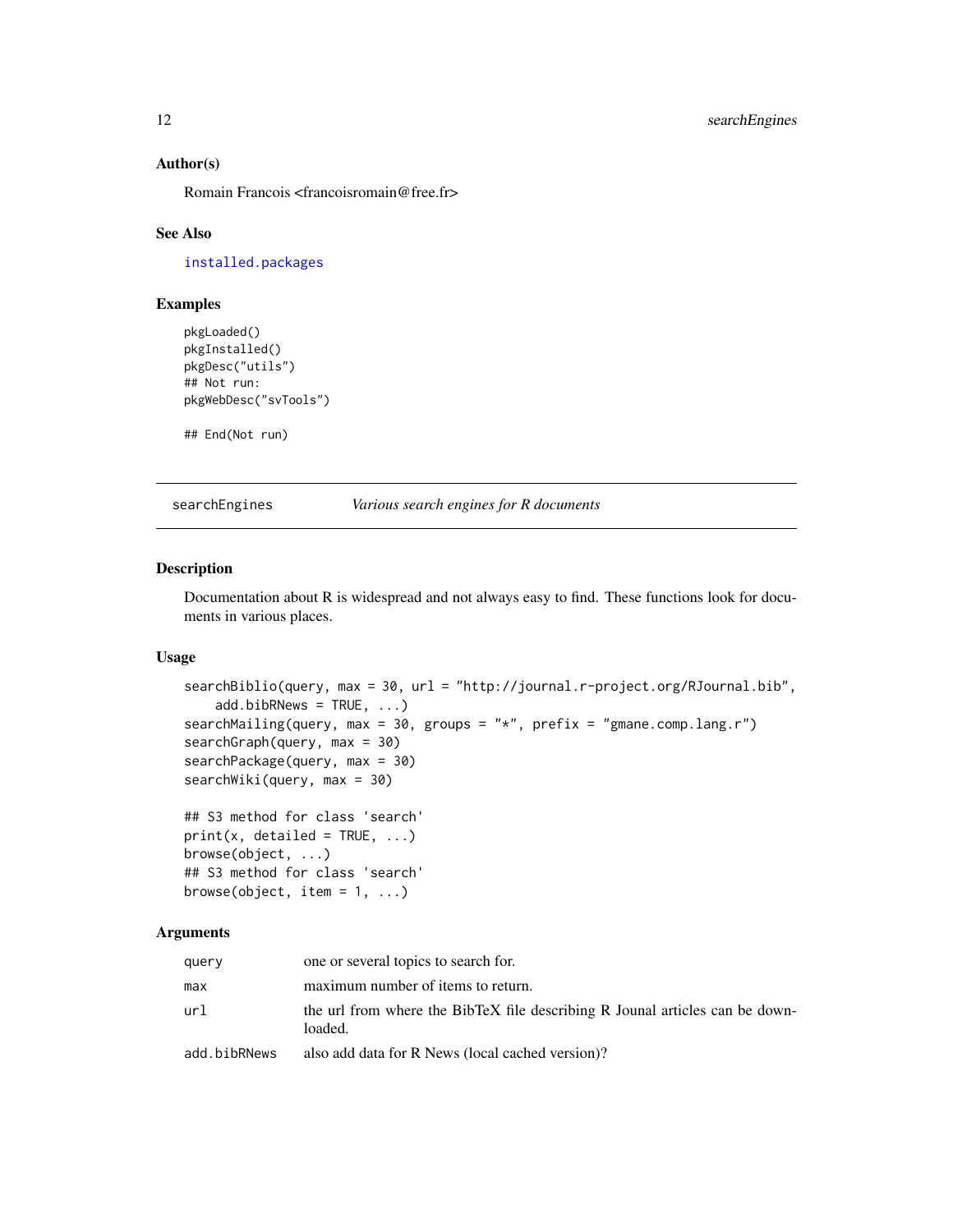#### <span id="page-12-0"></span>sidekick and the state of the state of the state of the state of the state of the state of the state of the state of the state of the state of the state of the state of the state of the state of the state of the state of t

|                           | further arguments passed to the function or method.   |
|---------------------------|-------------------------------------------------------|
| groups                    | the mailing lists and news groups sections to search. |
| prefix                    | the gmane tree for the discussion archives.           |
| $\boldsymbol{\mathsf{x}}$ | a 'search' object.                                    |
| detailed                  | do we print a detailled list of found items?          |
| object                    | a 'search' object.                                    |
| item                      | the index of the found item to browse.                |

#### Value

All the searchXXX() functions return a 'search' object that inherits from 'data.frame'. It contains the 'type' or search, the 'item' found, the 'page' in the item, a 'snippet' of the relevant text, a 'score' for this hit and the 'url' where the containt can be obtained.

The print() method presents the results in a more readable way, and one can browse() one item in the list.

#### Author(s)

Romain Francois <francoisromain@free.fr>

#### See Also

[bibRNews](#page-1-1), [RSiteSearch](#page-0-0)

#### Examples

```
## Not run:
searchBiblio("mean")
searchMailing("mean")
searchGraph("mean")
searchPackage("mean")
(res <- searchWiki("mean"))
browse(res, 1) # Display the first item
rm(res)
```
## End(Not run)

sidekick *Builds a tree structure of an R source file*

#### Description

The sidekick function builds a tree structure of an R code file by analysing output of the R parser.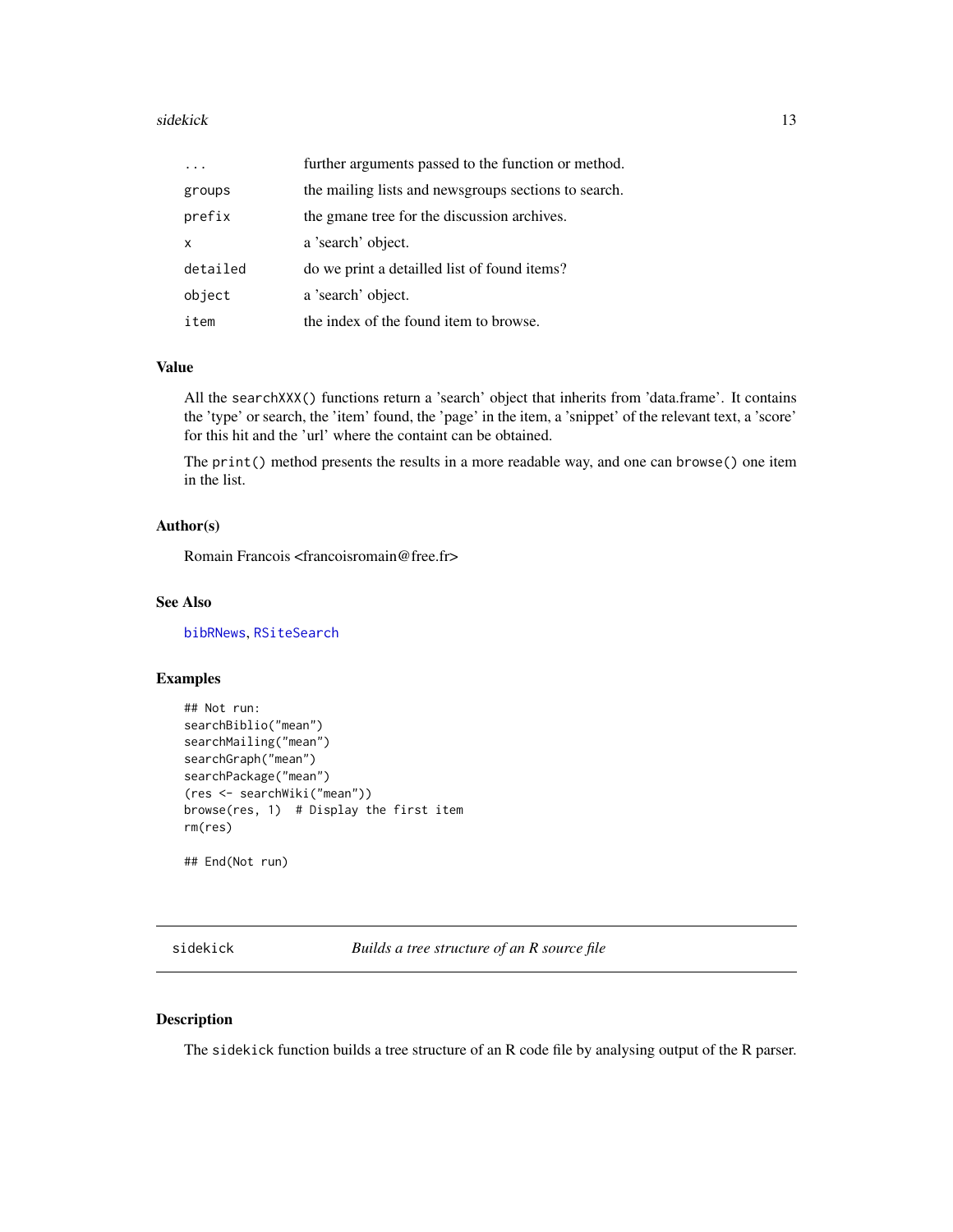#### Usage

```
sidekick(x, ...)
## S3 method for class 'character'
sidekick(x, encoding = getOption("encoding"), delete.file = FALSE, ...)
## Default S3 method:
sidekick(x, ...)
## S3 method for class 'function'
sidekick(x, ...)
```
#### Arguments

| X           | a file to parse and analyse. If $x$ is a function, it is first dumped into a file. |
|-------------|------------------------------------------------------------------------------------|
| encoding    | encoding to use. Default to the encoding option (see options).                     |
| delete.file | should the file be delete when the function exits?                                 |
| $\cdot$     | further arguments to pass to the method.                                           |

#### Value

A Data frame with columns:

id parent srcref1 srcref2 srcref3 srcref4 description

#### Author(s)

Romain Francois <francoisromain@free.fr>

#### See Also

[parse](#page-0-0)

#### Examples

## Not run: sidekick(outer)

## End(Not run)

<span id="page-13-0"></span>